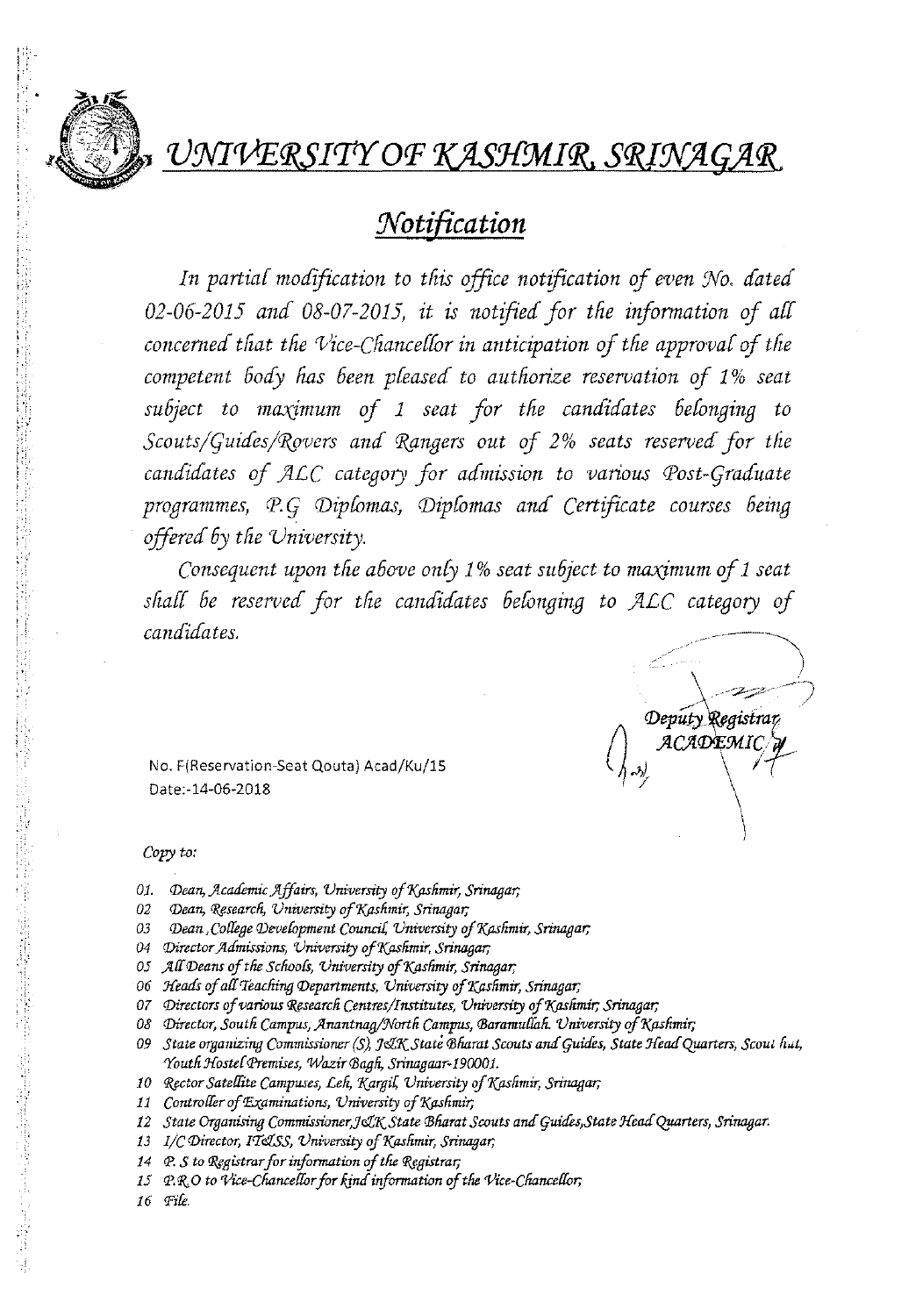

# UNIVERSITY OF KASHMIR, SRINAGAR

## **NOTIFICATION**

It is notified for the information of all concerned that the University Council at its meeting held on 13.04.2015 has approved the following percentage of seats for reserved ategories, for admission to various Post-graduate, Under-graduate degree/programmes, P.G. Diplomas. Diplomas and certificate courses: -

| Category                                                                      | Percentage of Reserved Seats |
|-------------------------------------------------------------------------------|------------------------------|
| Open Merit                                                                    | 07%                          |
| Reserved Categories<br>2.                                                     | 33%                          |
| Scheduled Caste (SC)<br>ž.                                                    | 05%                          |
| Scheduled Tribe Including Children of Gojjar & Bakerwals (ST) $(3, +2)$<br>4. | $0.5\%$                      |
| Residents of Backward Areas (RBA)<br>Ÿ.                                       | 10%                          |
| Line of Actual Control (ALC)<br>6.                                            | 02%                          |
| Weak and Under Privileged Classes (Social Castes) [WUP]<br>7.                 | 02%                          |
| Children of permanent Resident of Defence personnel/<br>8.                    | $02\%$                       |
| Children of Ex-Defence Personnel/Children of Permanent                        |                              |
| Residents of para military forces and State police personnel                  |                              |
| serving in the state ((NNP)                                                   |                              |
| Candidate Possessing outstanding proficiency in sports (SQU)<br>9.            | 02%                          |
| 10. Candidate possessing outstanding proficiency in NCC                       |                              |
| ( <sup>Q</sup> B or <i>C</i> certificate) (NCC)                               | 02%                          |
| 10. Differently abled (not less than 40% disability) [DA]                     | 03%                          |

"Two percent(2%) of seats over and above the approved intake capacity for each programme are reserved for persons from outside the Kashmir Division(OSJ) but excluding those have passed qualifying examination from University/Board of Kashmir Division.

The minimum eligibility for this category shall be the same as prescribed for the open merit. However, where a course is not offered by the University in Jammu Division, candidates from Jammu Division shall compete in Open merit/Reserved Categories, if otherwise eligible.

\*One Supernumerary seat(SN) under the category Cludren of Permanent Employees of the University of Kashmir shall be provided for each programme over and above the prescribed intake capacity. The eligibility for admission and the procedure of selection would be the same as prescribed for reserved categories. The authority for issuing the eligibility certificate shall be Registrar, University of Kashmir.

ístra) ISEMIC

*No: F* (Reservation Seat Quota)Acad/KU/15 Dated: 02-06-2015

#### Copy to the:-

- Dean, Academies Affans, University of Kashmir, Stroagar ŻÝ.
- Dean Research, University of Kashmir, Srinagar, ò
- Dean, College Development Council, University of Kashmir, Srinagar, Ŵ
- Deans of all Faculties; University of Kashmu, Srinagar
- Heads of all Teaching Departments, University of Kashmir, Srinigar, żý.
- Director, IT&SS, University of Kashmu, Scinagar, š)
- Directors of various Research Centres/Institutes/Units, University of Kashmi, V.
- Director, South Campus, Ananmag/North Campus, Baramullah, University of Kashmir, žs.
- Controller of Examinations, University of Kashmir, Srinagar,
- Special Secretary to Vice-Chancellor for information of the Vice-Chancellor, Ó k)
- Deputy Registrar, Budget & Creation/Accounts, University of Kashmir, Stinagar,  $\mathcal{O}$
- Assistant Registrar/Controller Secrecy/Tabulation/Registration/Research, University of Kashmir, Srinagar  $\mathcal{L}$ 
	- P. S to Registrar for information of the Registrar
- $\bar{\Omega}$ I/C Website, University of Kashmir to opload the notification,

 $\|\cdot\|_{\mathcal{K}}$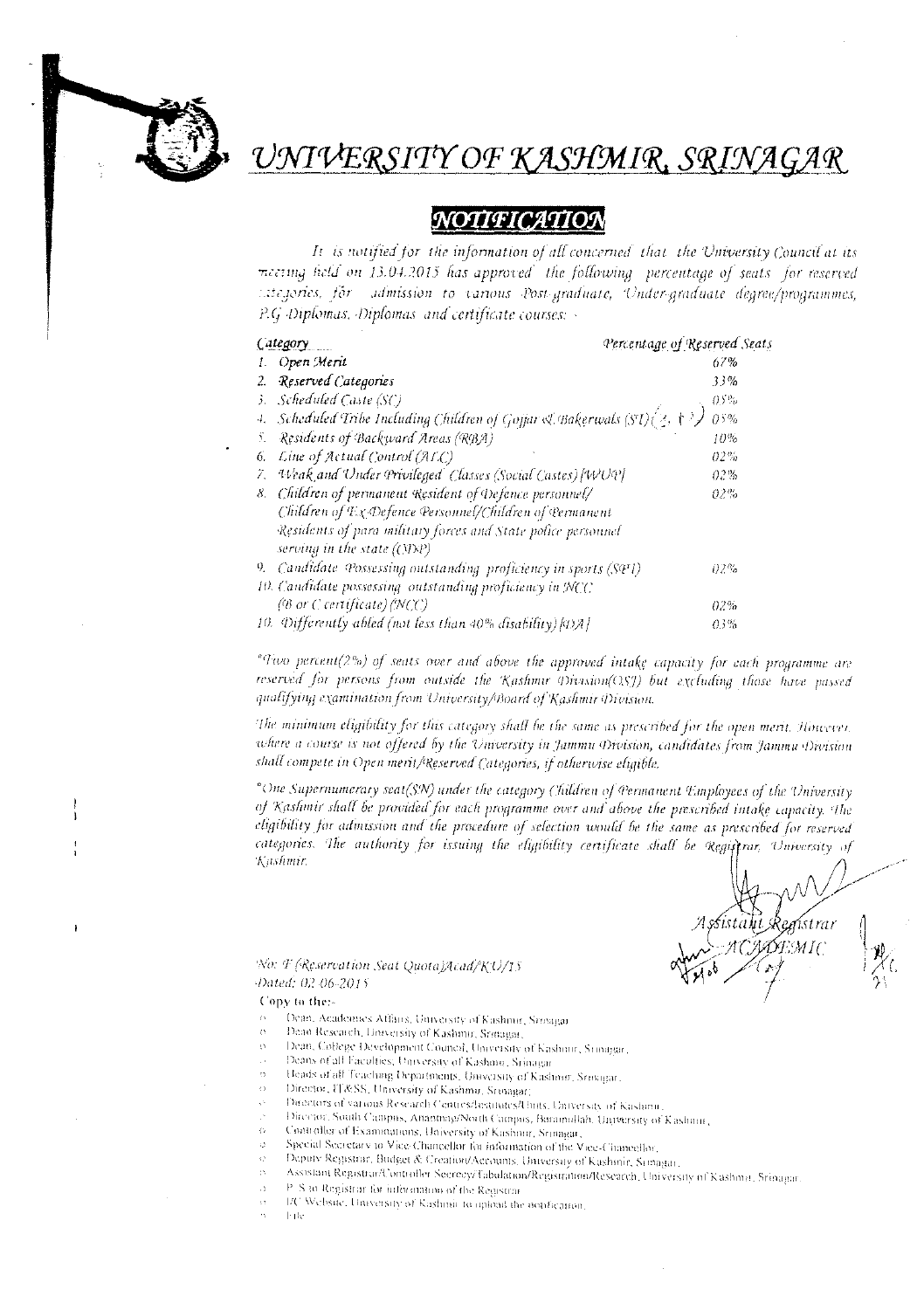Universal/110 pads/april/ 2015



JNIVERSITY OF KASHMIR

# HAZRATBAL, SRINAGAR

### **Notes**

## **University Council meeting held on 13-04-2015**

## **ITEM NO 14**

4.14.1 Considered the changes in the percentage of seats reserved under various categories for admission to Post-graduate Degree, P.G Diploma, Diploma and Certificate courses as given below duly endorsed by Academic Council at its meeting held on 21-03-2015 and Syndicate at its meeting held on 25-03-2015.

| Existing percentage (%) of reservation of seats |                                                                                                                                                                                                                      | Proposed percentage (%) of Reservation |                                                                                                                                                                                                                              |                 |
|-------------------------------------------------|----------------------------------------------------------------------------------------------------------------------------------------------------------------------------------------------------------------------|----------------------------------------|------------------------------------------------------------------------------------------------------------------------------------------------------------------------------------------------------------------------------|-----------------|
|                                                 | Category                                                                                                                                                                                                             | ℅                                      | Category                                                                                                                                                                                                                     | %               |
| Α.                                              | Open Merit                                                                                                                                                                                                           | 61                                     | <b>Open Merit</b>                                                                                                                                                                                                            | 67              |
| В.                                              | <b>Reserved Categories</b>                                                                                                                                                                                           | 39                                     | <b>Reserved Categories</b>                                                                                                                                                                                                   | 33              |
|                                                 | Scheduled Caste/ Scheduled Tribe {SC/ST}                                                                                                                                                                             | 08                                     | Scheduled Caste (SC)                                                                                                                                                                                                         | 06              |
|                                                 |                                                                                                                                                                                                                      |                                        | Scheduled Tribe (ST)                                                                                                                                                                                                         | 02              |
|                                                 | Children of Gojjar and Bakerwals {CGB}                                                                                                                                                                               | 05                                     | Children of Gojjar and Bakerwals<br>${CGB}$                                                                                                                                                                                  | 03              |
|                                                 | Residents of Backward Areas {RBA} including Line<br>of Actual Control {ALC}                                                                                                                                          | 12                                     | Residents of Backward Areas (RBA)                                                                                                                                                                                            | 08              |
|                                                 |                                                                                                                                                                                                                      |                                        | Line of Actual Control {ALC}                                                                                                                                                                                                 | 02              |
|                                                 | Weak & Under Privileged Classes [Social Castes]<br>$\{WUP\}$                                                                                                                                                         | 02                                     | Weak & Under Privileged Classes<br>[Social Castes] {WUP} *,                                                                                                                                                                  | 02              |
|                                                 | Children of Permanent Resident of Defence<br>Personnel/Children<br>οf<br>Ex-Defence<br>Personnel/Children of Permanent Residents of<br>Para-military Forces and State Police Personnel<br>serving in the State {CDP} | 03                                     | Children of Permanent Resident of<br>Defence Personnel/Children of Ex-<br>Defence<br>Personnel/Children<br>of<br>Residents of Para-<br>Permanent<br>military Forces and State Police<br>Personnel serving in the State (CDP) | 02              |
|                                                 | Candidate possessing outstanding proficiency in<br>Sports (SPT)                                                                                                                                                      | 02                                     | Candidate possessing outstanding<br>proficiency in Sports (SPT)                                                                                                                                                              | 02 <sub>2</sub> |
|                                                 | Candidate possessing outstanding proficiency in<br>NCC (B or C certificate) {NCC}                                                                                                                                    | 02                                     | Candidate possessing outstanding<br>proficiency in NCC (B or C certificate)<br>${NCC}$                                                                                                                                       | 02              |
|                                                 | Physically handicapped [Disability not less than<br>$40\%$ {PHC}                                                                                                                                                     | 03                                     | Differently abled [not less than 40%<br>disability] {DA}                                                                                                                                                                     | 02              |
|                                                 | Persons from outside the Kashmir Division,<br>including foreign nationals but excluding those<br>who have passed qualifying examination from<br>University of Kashmir (OSJ)                                          | 02                                     | Persons from outside the Kashmir<br>Division, but excluding those who<br>have passed qualifying examination<br>from University/Board of Kashmir<br>Division {OSJ}*                                                           | 02              |

4.14.2 Resolved that the following percentage of seats reserved under various categories, as given below, for admission to Post-graduate Degree. Undergraduate, P.G Diploma, Diploma and Certificate courses etc., be approved.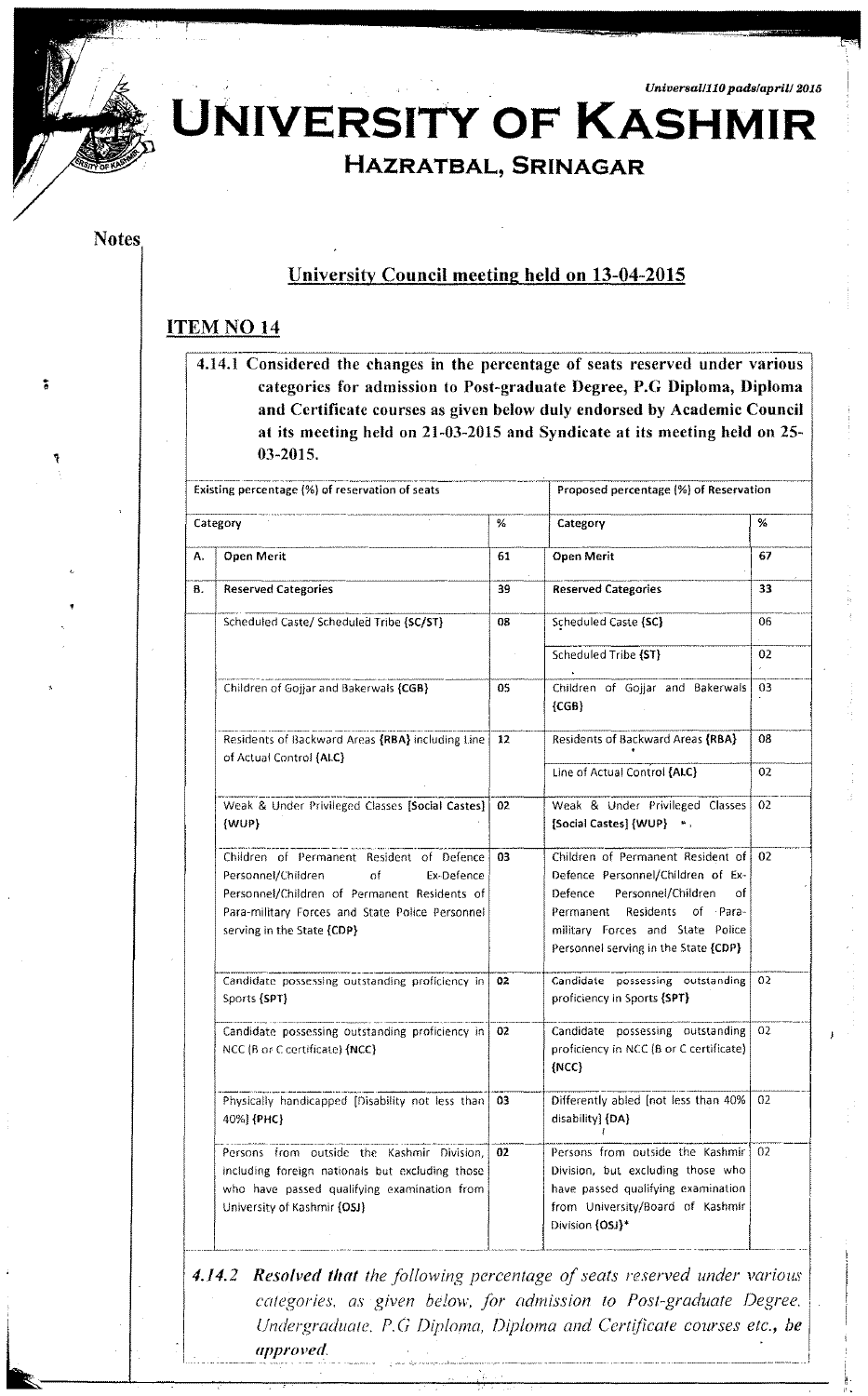**UNIVERSITY OF KASHMIR** 

# **HAZRATBAL, SRINAGAR**

#### Notes

| Proposed percentage (%) of Reservation                                         |               |
|--------------------------------------------------------------------------------|---------------|
| Category                                                                       | $\frac{6}{9}$ |
| Open Merit                                                                     | 67            |
| <b>Reserved Categories</b>                                                     | 33            |
| <b>Scheduled Caste {SC}</b>                                                    | 05            |
| Scheduled Tribe including Children of Gojjar and Bakerwals [ST]                | 05            |
| <b>Residents of Backward Areas {RBA}</b>                                       | 10            |
| Line of Actual Control {ALC}                                                   | 02            |
| Weak & Under Privileged Classes   Social Castes  {WUP}                         | 02            |
| Children of Permanent Resident of Defence Personnel/Children of Ex-Defence     | 02            |
| Personnel/Children of Permanent Residents of Para-military Forces and State    |               |
| Police Personnel serving in the State {CDP}                                    |               |
| Candidate possessing outstanding proficiency in Sports (SPT)                   | 02            |
| Candidate possessing outstanding proficiency in NCC (B or C certificate) {NCC} | 02            |
| Differently-abled [not less than 40% disability] {DA}                          | 03            |

over and above the approved intake capacity for each Programme are  $\frac{1}{2}$ *i*crearing the Kashmir Division *(OSA) but excluding those who have passed reserved for perssed 'niversity/Board ofKashmir Division. qualifying examinauonfrom L; \* Two percent* (2%) *ofseuts* 

*is category shall he the same as prescribedfor the open merit. However, The minimum eligibility \_/(}I' th where a course is not offered by the University in Jammu Division, candidates from Jammu Division shall ed Categories, ifotherwise eligible. compete in Open Merit/Reserv* 

 $^*$  One Supernumerary seat (SN) under the category Children of Permanent Employees of the University of  $\vert$ Kashmir shall be provided for each programme over and above the prescribed intake capacity. The *the procedure o]' selection would he the same (IS prescribed for reserved eligibilityfor admission and 'suing the eligibility certificate shall be Registrar, University ofKashmir. categories. 'the authorityfor 1.1* 

**4.14.3 Further resolved** that horizontal reservation for students with disability *(not less than 40%) be considered as per norms.* 

.... - . \_\_\_ .. - . \_\_ ---------\_-\_,----- ----"\_----- .. \_.\_-----\_--\_.\_ -. \_\_ --\_-....,.-

#### No :- F (UC-201S)Gcn/KU/lS Dated :- 29-05-2015

*..• Ji/::.iiu)·--* 

Copy of the above Resolution adopted by the University Council at its meeting held on 13-04-2015 on Item No. (14) is forwarded herewith for information and necessary action.

The action taken report on the above Resolution may please be communicated as early as possible to the office of the U/S for perusal of the authorities

Assistant Registrar **ACADEMICS** 

-------- ----

, And you ding noted ~ *. PI'''-* Assistant Registrar **GENERAL**  $\mathcal{L}$